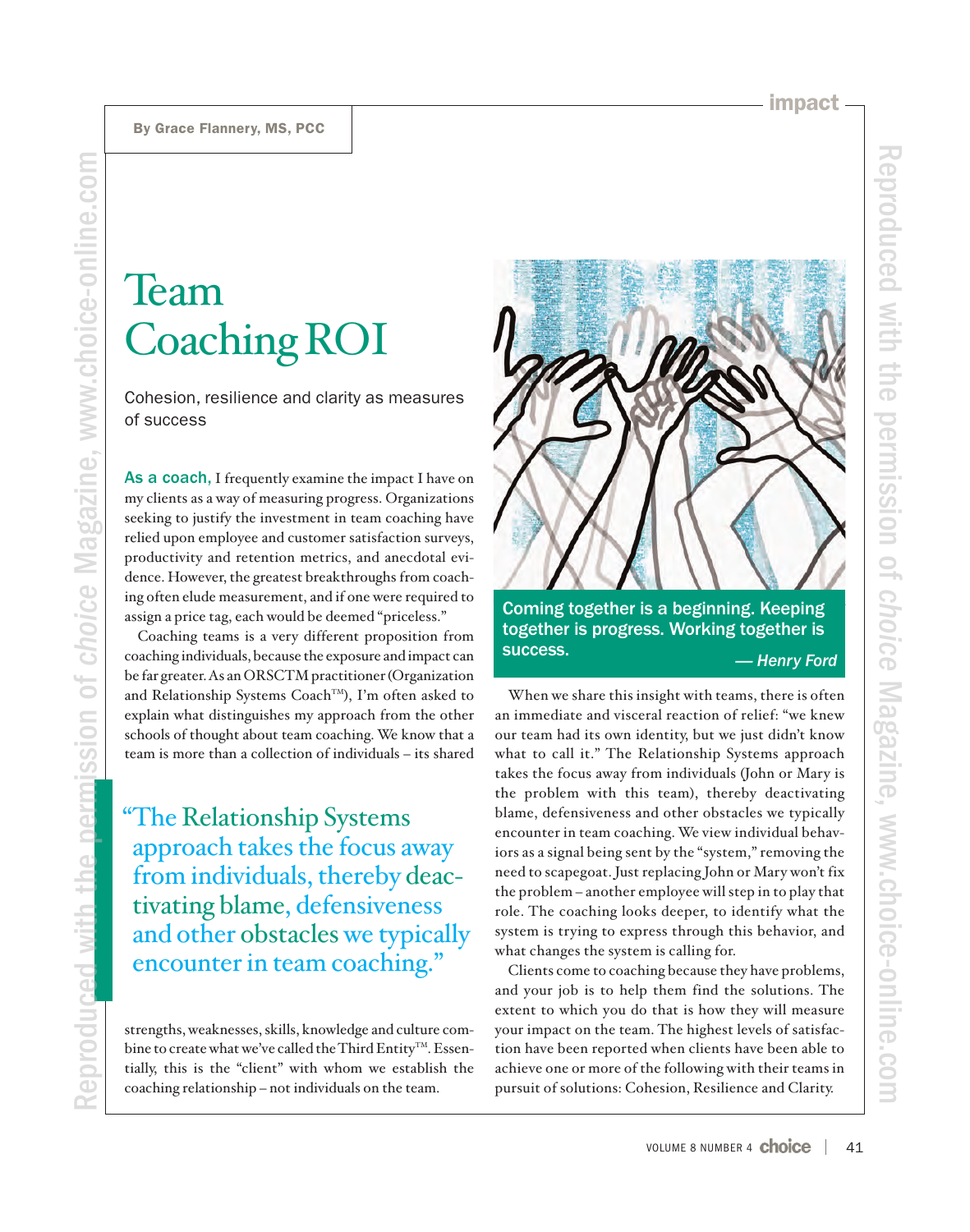# **The Library is Here!**

## LIBRAR' OF PROFESSIONAL **COACHING**

www.libraryofprofessionalcoaching.com

An Internet-based center that provides access to a carefully selected set of resources associated with the field and discipline of professional coaching.



Reproduced with the permission of *choice* Magazine, www.choice-online.com

Reproduced with the permission of choice Magazine, www.choice-or

www.libraryofprofessionalcoaching.com

**BECOME** A MEMBER

**JOIN TODAY!** 

**MEMBER OPTIONS:** DAY, MONTH, OR YEAR.

#### **ACCESS THE WHOLE LIBRARY FOR LESS THAN \$10!**

#### **impact**

**Cohesion –** created when all team members share a sense of belonging to the group and know their voices are heard and their contributions valued. Behaviors that demonstrate cohesion include a willingness to endure sacrifices for the good of the group and defending against challenges that arise from outside the group.

#### *Example*

One of my clients, a non-profit organization, came to me with some serious HR issues: staff members felt they were treated unfairly, gossip and back-biting

icy work. The primary point of contact, to his credit, has internalized many of the team coaching techniques I used and is now applying them with his entire organization.

**Resilience –** a team's ability to integrate new members, absorb loss, adapt to meet change and manage pressure, while maintaining a stable, healthy environment for its members.

#### *Example*

A successful green energy organization enlisted my aid to address a variety of issues: new staff mem-

### "A high-functioning team outlives the 'lifespan' of individual team members."

ensued, which then spilled into the community that the non-profit was serving. In some cases, these issues escalated to lawsuits.

One of the concepts we explored is called Deep Democracy, which requires every member of a team to share his or her voice, no matter how unpopular the sentiment may be. Only when a team has a comprehensive view of its beliefs, knowledge and skill, can it achieve cohesion.

The executive team, after an intensive and sustained coaching intervention, has created a much healthier environment, reduced the number of HR issues, achieved peace among the staff and community, and shifted their energy toward serving the high ideals around which the agency was originally built. They have just successfully launched a new branch of services and expanded the reach of their polbers felt like outsiders, seasoned team members were disengaging, and information and authority wasn't being shared across hierarchical lines.

Together we worked to create an organizational culture that acknowledges and appreciates all contributions, from the insights and lessons that the founders and first generation hires housed, to the unfiltered and unbiased perspectives of the "newbies." The team members feel the increased resiliency and are excited rather than demoralized by new challenges.

Working with this group was an important reminder that a high-functioning team (i.e. the Third Entity<sup>TM</sup>) outlives the "lifespan" of individual team members. People come and go, but a resilient team retains its power in the face of change.